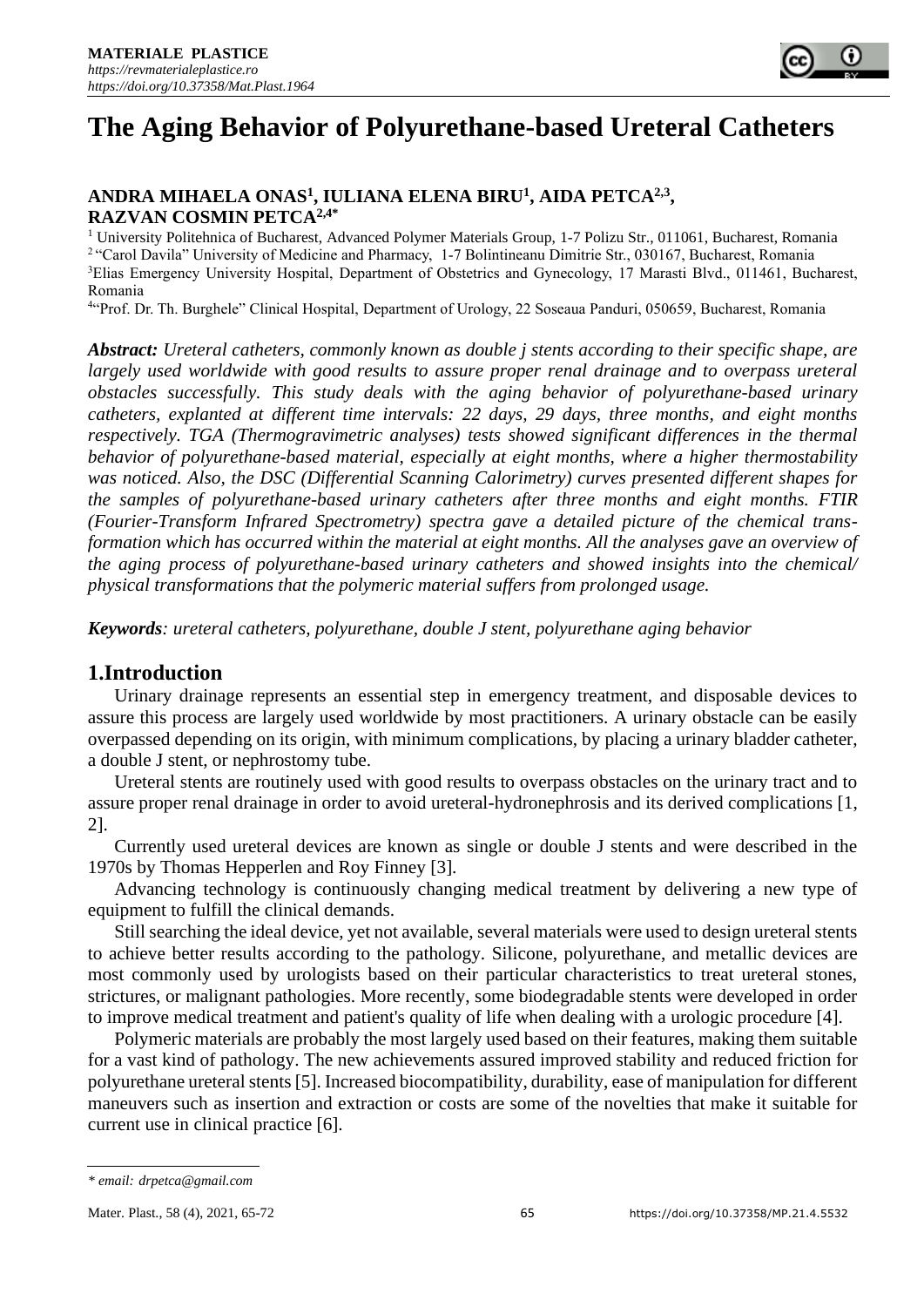Despite the new developments, some inconvenience like encrustation, stone formation, and infections remain challenging as long as they can lead to severe complications which can be hardly controlled [7, 8].

Most of the producers recommend a dwell time of 2 months before extraction for polymeric stents. Still, depending on the pathology, the clinicians can adjust their time usage according to need. Some long-life devices have a prolonged lifetime from 6 to 12 months.

Most of the catheters are required for a short period of time, but there are cases when they are extracted over a more extended period. In these situations, it is crucial to know the behavior of the material-based urinary catheters and to show possible changes of the chemical composition owned to the eventual depositions of other compounds onto the surface of the catheters with time.

Our study aims to reveal the changes in the structural composition in time and thermal behavior of polyurethane-based urinary catheters and explain the differences.

# **2. Materials and methods**

### **2.1. Materials**

Polyurethane urinary catheters extracted from patients at different time intervals were subjected to thermal analyses (TGA and DSC) and were chemically investigated by FTIR. The samples were kindly provided by "Prof. Dr. Theodor Burghele" Clinical Hospital in Bucharest. Samples were collected after 22 days, 29 days, three months, and eight months of usage and allowed to dry before performing the investigations.

## **2.2. Characterization**

Thermogravimetric analyses (TGA) were performed on a TG 209 F1 Libra instrument purchased from Netzsch (Selb, Germany) using a  $10^{\circ}$ C /min heating rate. Samples of approximately 6.5 mg were analyzed over a 20-700°C temperature interval under 20 mL/min nitrogen gas purging flow.

Differential Scanning Calorimetry (DSC) data were collected using a DSC 402 F1 instrument from Netzsch (Selb, Germany) using a 10°C / min heating rate. Each analysis was performed on ~4.5 mg sample under nitrogen atmosphere for a 20-300°C temperature interval.

Fourier-Transform Infrared Spectrometry analysis was done via an attenuated total reflection (ATR) accessory using a Bruker Vertex 70 instrument (Bruker, Billerica, MA, USA) 4000-600 cm-1 wavenumber region. For each measurement, we have performed some 32 scans at a 4 cm<sup>-1</sup> resolution.

### **2.3 Type of ureteral stent**

Thermoplastic polyurethane Techoflex PU 93A B40 ureteral stents produced by Lubrizol were used to design this study. These are a large family of medical polyethylene TPU devices available in a high range of diameters and colors.

# **3. Results and discussions**

Polyurethanes (PU) represent polymers with various structures and mechanical properties used on a large scale in biomedical applications. They exhibit biodegradability, good biocompatibility against tissues, and average blood compatibility [9]. PU are employed to produce various medical devices like vascular catheters, total artificial heart [10], etc. Due to their high biodegradability, researchers have focused on long-term implants. Thus it was developed an entirely new class of bioresorbable polyurethanes.

By chemical structure, polyurethanes include long chains composed of urethane groups (1):



where:  $R_1$  is an aliphatic or aromatic unit from an isocyanate monomer  $(R_1-N=C=O)$ ;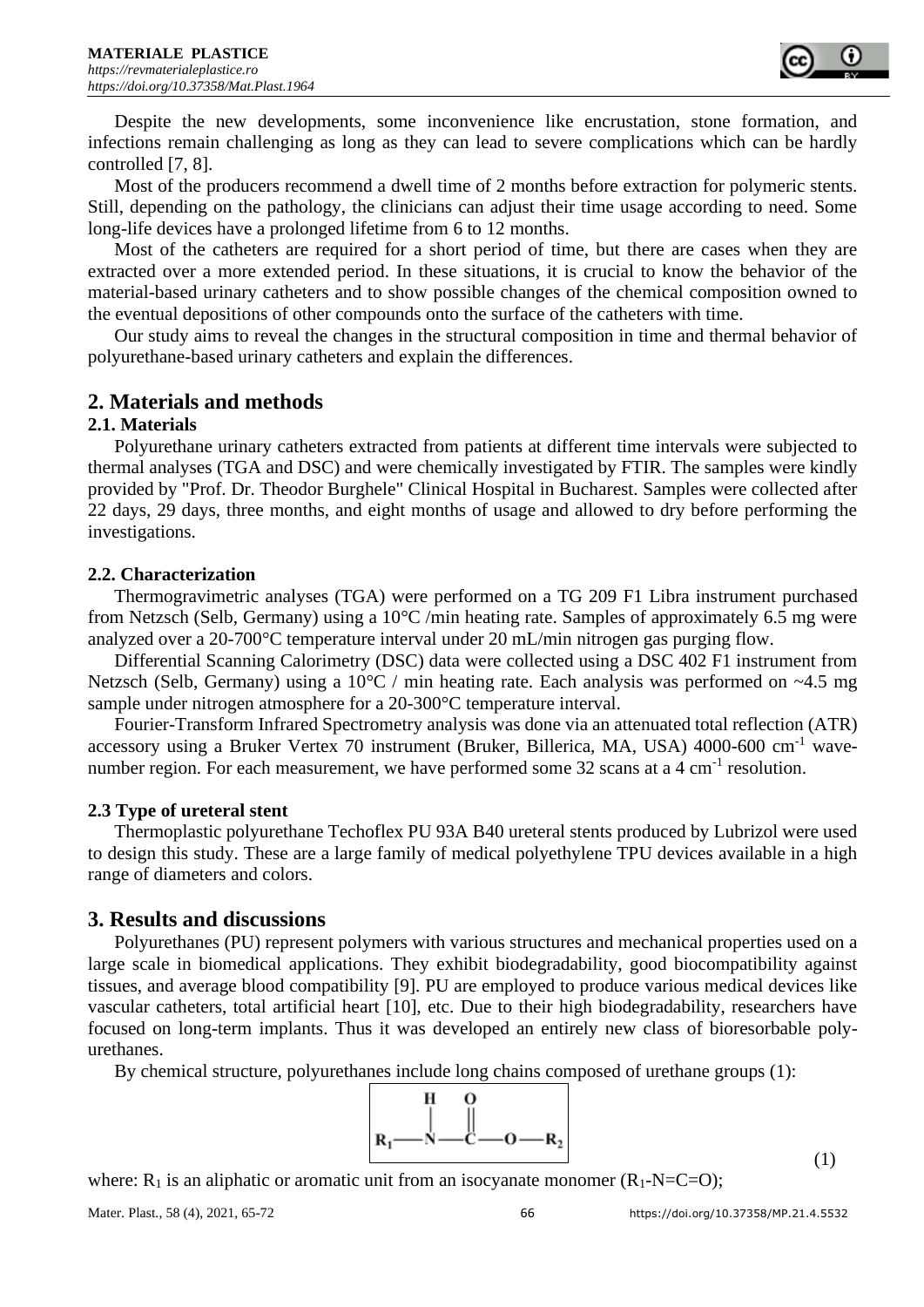

 $R_2$  is a complex group included in the polyol component and may be a polyester or a polyether. Polyurethanes synthesis (2) requires the reaction between two main components: an isocyanate (usually diisocyanate  $O=C=N-R_1-N=C=O$ ) and a polyol with two hydroxylic end groups [11]:



The resulting product will be a thermoplastic polyurethane when the reaction components have only two functional groups. On the other hand, it may develop into a thermoset involving crosslinking if the reactants have more than two functional groups.

The synthesized polyurethane exhibits low mechanical strength if the direct reaction between a diisocyanate and a long chain diol occurs. Therefore, to increase the mechanical resistance, some socalled "chain extenders" are added, typically a diol (HO-R-OH) or a diamine  $(H<sub>2</sub>N-R-NH<sub>2</sub>)$ , which presents a much shorter chain in comparison with the longer chains of polyurethanes [11,12]. Thus, the following reactions occur (3) between the chain extender and the polyurethane main chain resulting in newly added segments of urethane or urea to the polyurethane chain:



These new-formed extended chains act as rigid segments, which will finally increase the material's mechanical strength.

When the isocyanate monomer contains an aromatic  $R_1$  segment, a peculiar structural behavior may be noticed. The rigid aromatic rings from the isocyanate units exhibit a high tendency to form aggregated by stacking through the  $\pi$ -bonding of the benzene rings. Thus, polyurethanes will suffer a micro-phase separation, creating hard segments of chain extender, diisocyanate, and soft amorphous parts.

As the chemical and physical integrity of the material is very important for long-term applications of PU-based urinary catheters, we have performed several analyses on the provided samples designed to give insight into the aging process of the material.

# **3.1. TGA analysis**

|  |  |  |  |  |  |  |  | <b>Table 1.</b> The TGA data for the polyurethane-based urinary catheters explanted at different times |
|--|--|--|--|--|--|--|--|--------------------------------------------------------------------------------------------------------|
|--|--|--|--|--|--|--|--|--------------------------------------------------------------------------------------------------------|

|               |                       | Weight loss temperature $(^{\circ}C)$ |       |       |  |  |
|---------------|-----------------------|---------------------------------------|-------|-------|--|--|
| <b>Sample</b> | Weight Change $(\% )$ | 3%                                    | 5%    | 10%   |  |  |
| PU            | 76.33                 | 294.2                                 | 302.2 | 314.5 |  |  |
| PU 22 days    | 59.11                 | 317.2                                 | 322.0 | 329.0 |  |  |
| PU 29 days    | 54.29                 | 316.7                                 | 321.5 | 328.3 |  |  |
| PU 3 months   | 59.97                 | 324.9                                 | 332.8 | 343.9 |  |  |
| PU 8 months   | 72.76                 | 340.7                                 | 351.7 | 374.0 |  |  |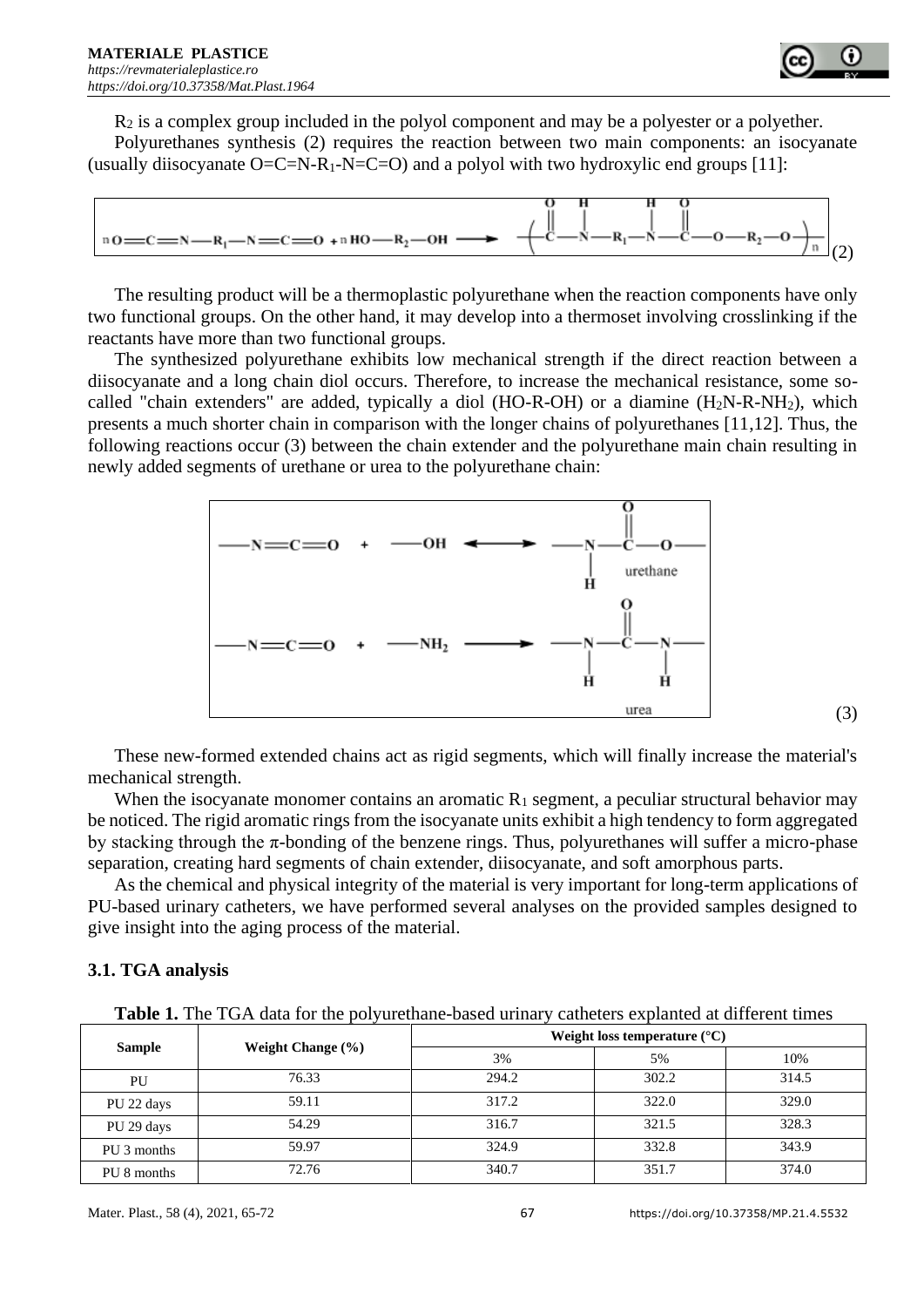

TGA data may be used as an indirect assessment for changes in the polyurethane-based urinary catheters in time. Thus, from Table 1, one may observe that in time, the thermal stability increases since the temperature at which the weight loss is 3%, 5%, and 10% respectively increases sharply from 22 days to 8 months. Also, it can be noticed that the weight change slightly varies from the initial moment of implanting the polyurethane-based urinary catheters up to 8 months of use. The weight change at eight months is vital since it is almost of the same value as it was at time zero. However, during the exploitation at 22 days, 29 days, and three months, the weight change of the sample is smaller than the one at the initial time.



**Figure 1.** The TGA curves of different samples of polyurethane-based urinary catheters explanted at various time intervals: 0 days; 22 days; 29 days; 3 months; 8 months

The TGA curves (Figure 1) present the main steps of polyurethane decomposition, which is in good agreement with similar data reported in the literature [13]. The first stage of decomposition is characteristic for the degradation of urethane hard chain segments [14], and it occurs between 200 and 280°C. The second degradation stage occurs between 290 and 370°C, absent for the polyurethane-based urinary catheters extracted at longer times (3 months and eight months). This particularity is for sure related to the deposition of various components onto the polyurethane samples, occurring in time through the contact of the polyurethane surface with the urine compounds. A similar effect was reported in the literature [13, 15,16] for various biocomposites based on polyurethane. The onset temperature was much higher for polyurethane-based biocomposites than pure polyurethane [13, 15, 16]. These measurements evidently support that the structure of the polyurethane-based urinary catheters will be close to a composite one after a prolonged time of use (3 to 8 months). In time different compounds resulting from the adsorption onto the polyurethane surface will increase the overall thermal stability of the catheters.

### **3.2. DSC analysis**

**Table 2.** The DSC data for the polyurethane-based urinary catheters explanted at different times

| <b>Sample</b> | <b>Peak Value</b>          |                 |                            |              |                            |         |  |  |
|---------------|----------------------------|-----------------|----------------------------|--------------|----------------------------|---------|--|--|
|               | Temperature, $(^{\circ}C)$ | $DSC$ , (mW/mg) | Temperature, $(^{\circ}C)$ | DSC, (mW/mg) | Temperature, $(^{\circ}C)$ | DSC.    |  |  |
|               |                            |                 |                            |              |                            | (mW/mg) |  |  |
| PU            | 27.9 (endo)                | 0.1985          | $32.5$ (exo)               | 0.1589       |                            |         |  |  |
| PU 22 days    | $53.6$ (exo)               | 0.1053          | $65.0$ (endo)              | 0.2402       | 122.8 (endo)               | 0.2365  |  |  |
| PU 29 days    | $30.9$ (endo)              | 0.4352          | 122.9 (endo)               | 0.4216       |                            |         |  |  |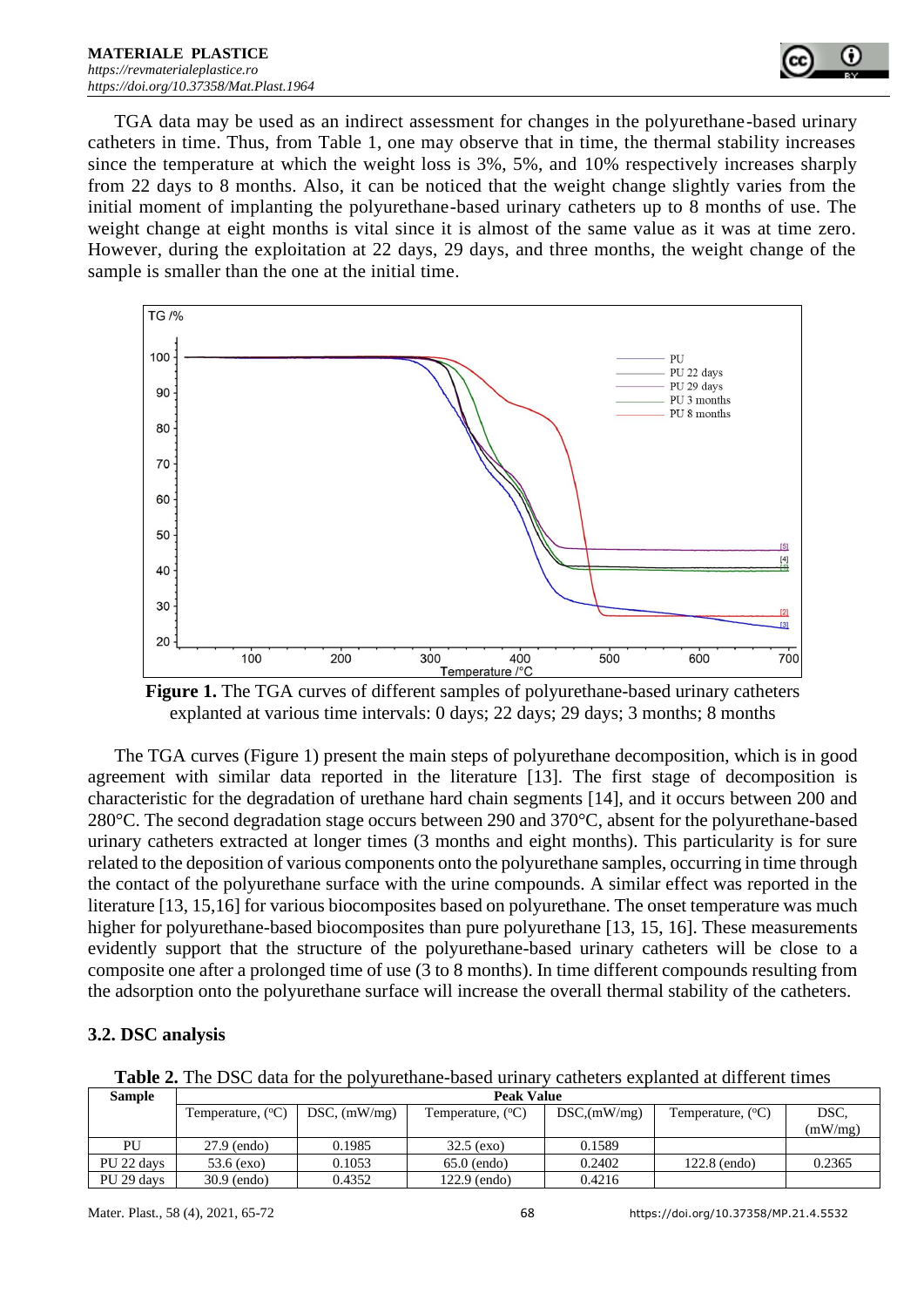**MATERIALE PLASTICE** 

*[https://revmaterialeplastice.ro](https://revmaterialeplastice.ro/) https://doi.org/10.37358/Mat.Plast.1964*

| PU <sub>3</sub> | $52.2$ (exo) | 0.4052 | $60.8$ (endo) | 0.9333 | 125.7 (endo) | 0.7485 |
|-----------------|--------------|--------|---------------|--------|--------------|--------|
|                 |              |        |               |        |              |        |
| months          |              |        |               |        |              |        |
| PU <sub>8</sub> | 54.3 (exo)   | 0.4934 | 63.8 (endo)   | .309   | 88.0 (endo)  | 1.198  |
|                 |              |        |               |        |              |        |
| months          |              |        |               |        |              |        |



**Figure 2.** The DSC curves for various polyurethane-based urinary catheters explanted at different times

When performing the DSC analyses of the samples from polyurethane-based urinary catheters (Table 2), various peaks with different intensities were noticed on the curves. The peaks observed in the DSC curves are totally distinct with the increase of usage time. Two extremes are seen for the initial PU-based sample: the first one representing an endothermal peak around 30°C and a very close exothermal one around  $32^{\circ}$ C, similar to the reported data [17]. As the time of explanting increases (3 months and eight months), more endothermal peaks occur in the DSC curves, which are very prominent and may be attributed to the change of aggregation of the hard segments from the polyurethane chains. Some authors have reported only one large peak in this respect, but two very sharp endothermal peaks appeared in our study, well defined mainly at eight months (Figure 2).

#### **3.3.FT-IR analysis**

Figure 3 reveals that the spectra exhibit the leading characteristic bands for polyurethanes: ~3324 cm<sup>-1</sup> assigned to -NH vibration,  $\sim$ 1600 and  $\sim$ 1700 cm<sup>-1</sup> attributed to C=O,  $\sim$ 1230 cm<sup>-1</sup> assigned to C-N, and on a secondary scale, the signals at  $\sim$ 2856 and  $\sim$ 2928 cm<sup>-1</sup> characteristic to aliphatic C-H bends. Analyzing the signal differences between spectra of samples taken at different usage times (22 days, 29 days, three months, and eight months respectively), one may observe a significant difference in the signal at  $\sim$ 1100 cm<sup>-1</sup>, absent for the sample at eight months. This signal is usually assigned to C-O-C stretching vibration. The disappearance of this signal means that the chemical process of destroying the C-O-C segments occurs in time, which leads to structural changes of the material.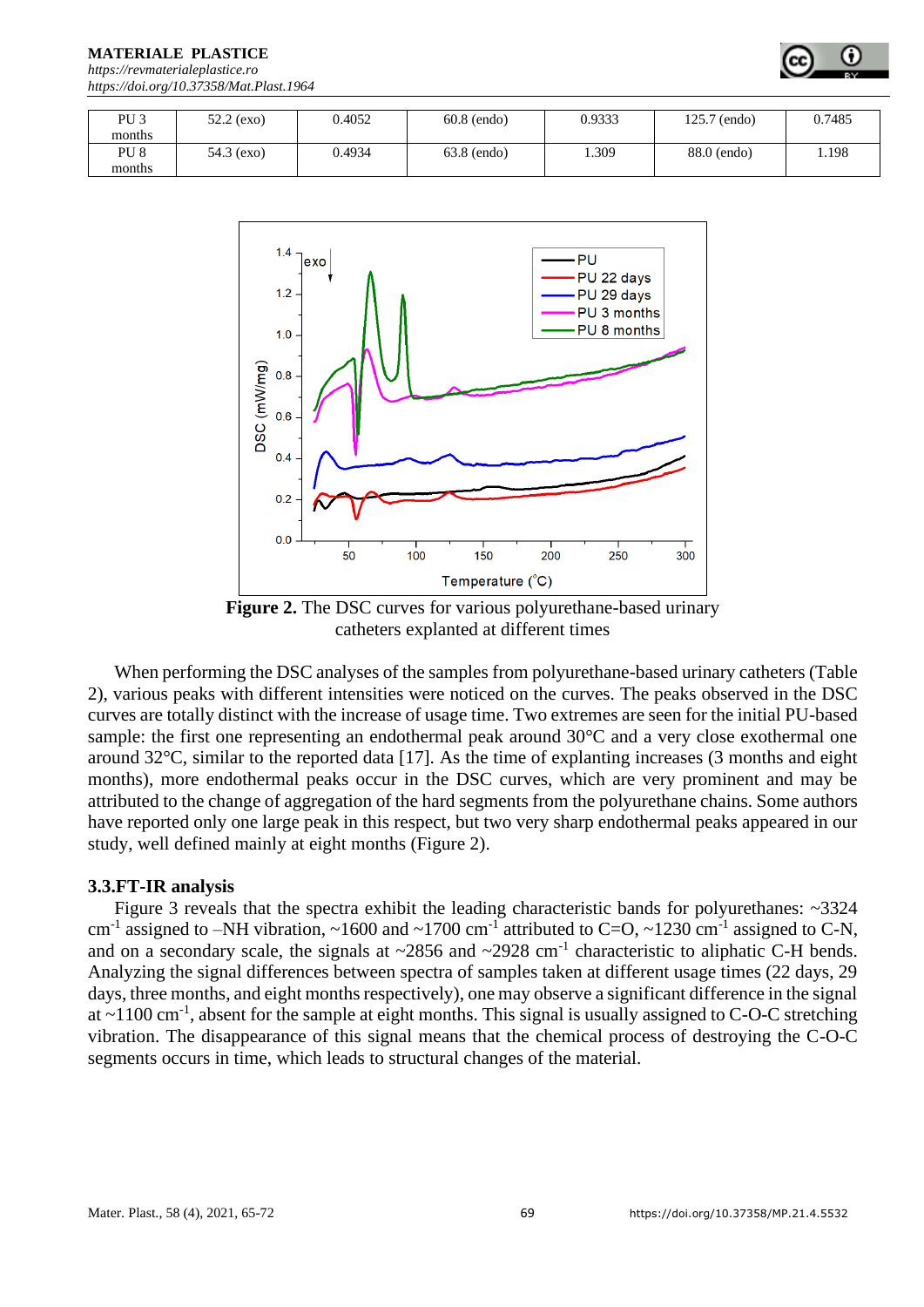**MATERIALE PLASTICE**  *[https://revmaterialeplastice.ro](https://revmaterialeplastice.ro/)*

*https://doi.org/10.37358/Mat.Plast.1964*



**Figure 3.** FT-IR spectra of polyurethane-based urinary catheters samples at various usage times

## **3.4. Clinical aspects of ureteral stents**

The advantages of employing polymeric catheters to realize proper renal drainage were tested over time. Their use in treating different kinds of urologic pathologies represents a standard solution for nowadays options.

Besides their potential benefits, they also present several inconveniences which may be improved as technology advances. The perfect material or type of ureteral stent does not yet exist. Thus, urologists have to deal with ureteral stent complications like infections, pain, drainage failure, or encrustations.

The more time a stent is maintained, the more increases the risk of developing associated complications.

Using a ureteral catheter for a prolonged time as part of nephrolithiasis treatment and associated infections may lead to encrustations on the stent exterior part. Finally, the device cannot be extracted by standard techniques, and an endourological approach becomes necessary. Several methods according to the level of encrustation are described in the attempt to remove an altered catheter. These methods include extracorporeal lithotripsy, percutaneous nephrolithotomy, retrograde intrarenal surgery, or open surgery [18-20].

Biofilm formation after insertion is intensely discussed as different types of molecules adhere to the stent surface [21]. Attaching bacteria to the external layer of the catheter is considered essential in developing struvite and hydroxyapatite deposits [22].

Recent studies demonstrated that bacterial presence is not mandatory for developing mineral crystals, and urinary *p*H represents a more critical factor in this process of encrustation [23]. In order to diminish this inevitable fact, the actual EAU Guidelines recommend L-methionine and phytin administration to prevent crystallization and control urinary *p*H. L-methionine is an essential amino acid with high properties in modulating and controlling urinary acidity while using a ureteral catheter [24], while phytin presents inhibitory properties for calcium-developed stones [25].

Impaired urinary flow as the encrustation process develops until complete occlusion may lead to high mortality rates by causing renal infections or severe sepsis [26].

Urinary tract infections are commonly associated with ureteral stent placement. The principal known risk factors for developing bacteria are related to diabetes and dwell time over 90 days [27]. The triclosan-loaded stent represents one of the proposed solutions in the attempt to avoid bacterial development as long as it is pharmacologically incorporated with active agents [28].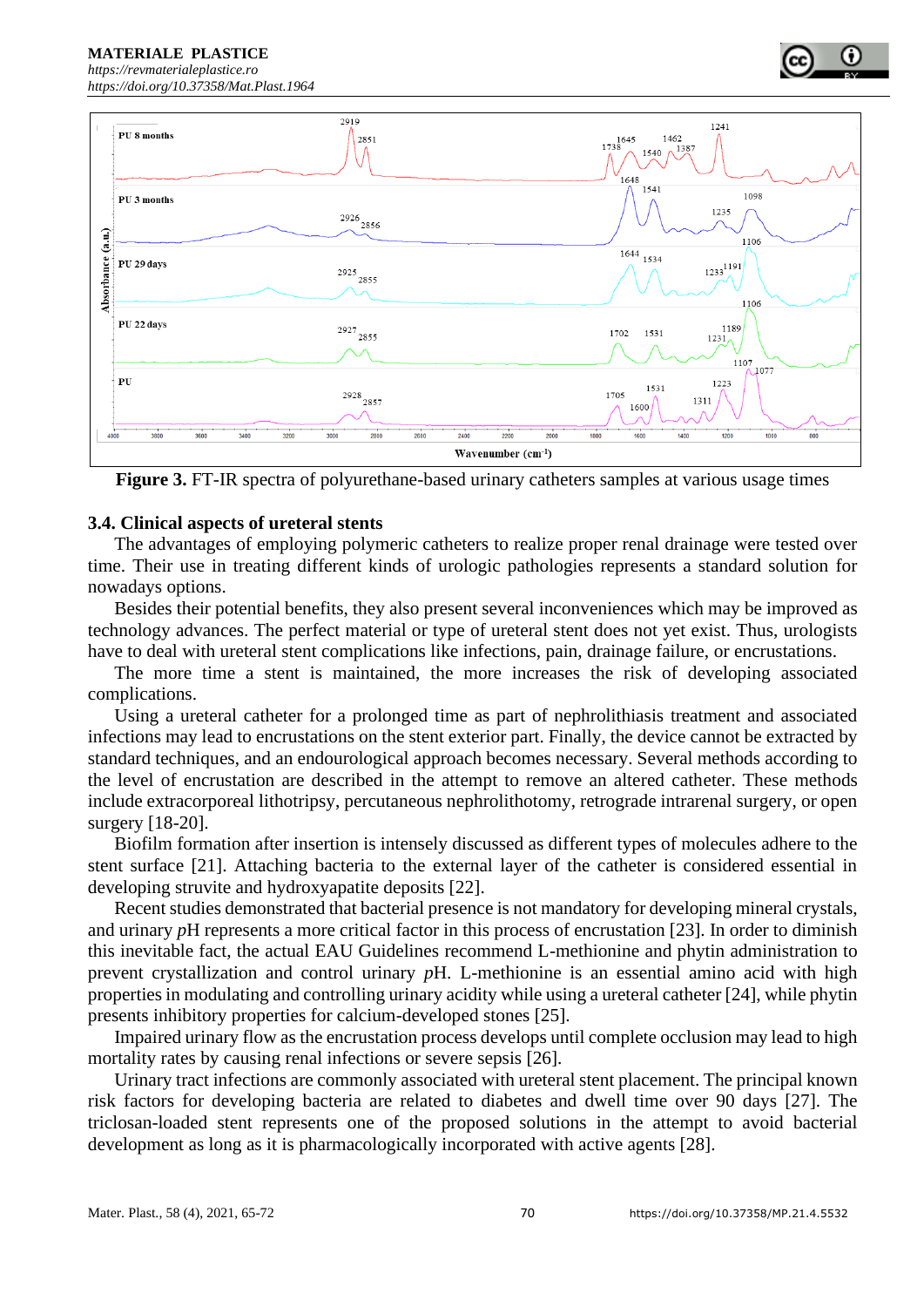

For over 20 years, most studies recommend a frequent replacement of ureteral stents when used for a long period in treating chronical diseases to avoid or diminish morbidity and mortality associated rates [29].

# **4. Conclusions**

The polyurethane-based urinary catheters suffer in time of use different/various processes that may be physical and/or chemical. These changes may lead to structural modifications in the polyurethane mass, and the addition by adsorption of new compounds may actually influence the overall behavior of the polyurethane material.

The overall thermal stability of the urinary catheters is increased in time, compared with the initial polyurethane-based material, probably due to the adsorption of some compounds onto the polyurethane surface. The change was observed through TGA and DSC, and the FT-IR analysis gave insight into the cause of these transformations.

The polyurethane as a base material for producing urinary catheters may suffer even structural changes over time which was proved by the disappearance of the C-O-C FT-IR signal at a longer usage time (8 months), meaning that the chemical structure was affected. The overall modifications of the urinary catheters based on polyurethane were proven. Our results might be the base for later studies on the eventual development of long-term polyurethane-based implantable devices.

## **References**

1.LAM J.S., GUPTA M., Tips and tricks for the management of retained ureteral stents. J Endourol. 2002; 16:733-41.

2.RANA A.M., SABOOH A., Management strategies and results for severely encrusted retained ureteral stents. J Endourol. 2007; 2:628- 32.

3.WILLIAMS K.G., BLACKER A.J., KUMAR P., Ureteric stents: the past, present and future. J Clin Urol 2018; 11(4):280–4.

4.ZOU T., WANG L., LI W., et al. A resorbable bicomponent braided ureteral stent with improved mechanical performance. J Mech Behav Biomed Mater 2014;38:17–25.

5.VENKATESAN N., SHROFF S., JAYACHANDRAN K., et al. Polymers as ureteral stents. J Endourol 2010;24(2):191

6.MARDIS H.K., KROEGER R.M., MORTON J.J., et al. Comparative evaluation of materials used for internal ureteral stents. J Endourol 1993;7(2):105–15

7.ADANUR S1, OZKAYA F. Challenges in treatment and diagnosis of forgotten/encrusted double-J ureteral stents: the largest single-center experience. Ren Fail. 2016; 38:920-6.

8.SINGH I, GUPTA NP, HEMAL AK, et al. Severely encrusted polyurethane ureteral stents: management and analysis of potential risk factors. Urology. 2001; 58:526-31.

9. ZDRAHALA, R. J., ZDRAHALA, I. J., Biomedical Applications of Polyurethanes: A Review of Past Promises, Present Realities, and a Vibrant Future, J. Biomater. Appl., 14(1), 1999, 67-90

10. ZDRAHALA, R.J., Small caliber vascular grafts. Part II: Polyurethanes revisited, J Biomater Appl., 11(1), 1996, 37-61.

11.KRÓL, P., Synthesis Methods, Chemical Structures and Phase Structures of Linear Polyurethanes. Properties and Applications of Linear Polyurethanes in Polyurethane Elastomers, Copolymers and Ionomers, Prog. Mater. Sci, 52(6), 2007,915-1015.

12.GANTA, S.R., PIESCO, N.P., LONG, P., GASSNER, R., MOTTA, L.F., PAPWORTH, G.D., STOLZ, D.B., WATKINS, S.C., AGARWAL, S., Vascularization and tissue infiltration of a biodegradable polyurethane matrix, J Biomed Mater Res A.,64(2), 2003, 242-8.

13.FILIP, D., MACOCINSCHI, D., VLAD, S., Thermogravimetric study for polyurethane materials for biomedical applications, Compos. B. Eng., 42(6), 2011, 1474-1479.

14.PETROVIĆ, Z.S., ZAVARGO, Z., FLYN, J.H., MACKNIGHT, W.J., Thermal degradation of segmented polyurethanes., J. Appl. Polym. Sci., 51, (1994), 1087-1095